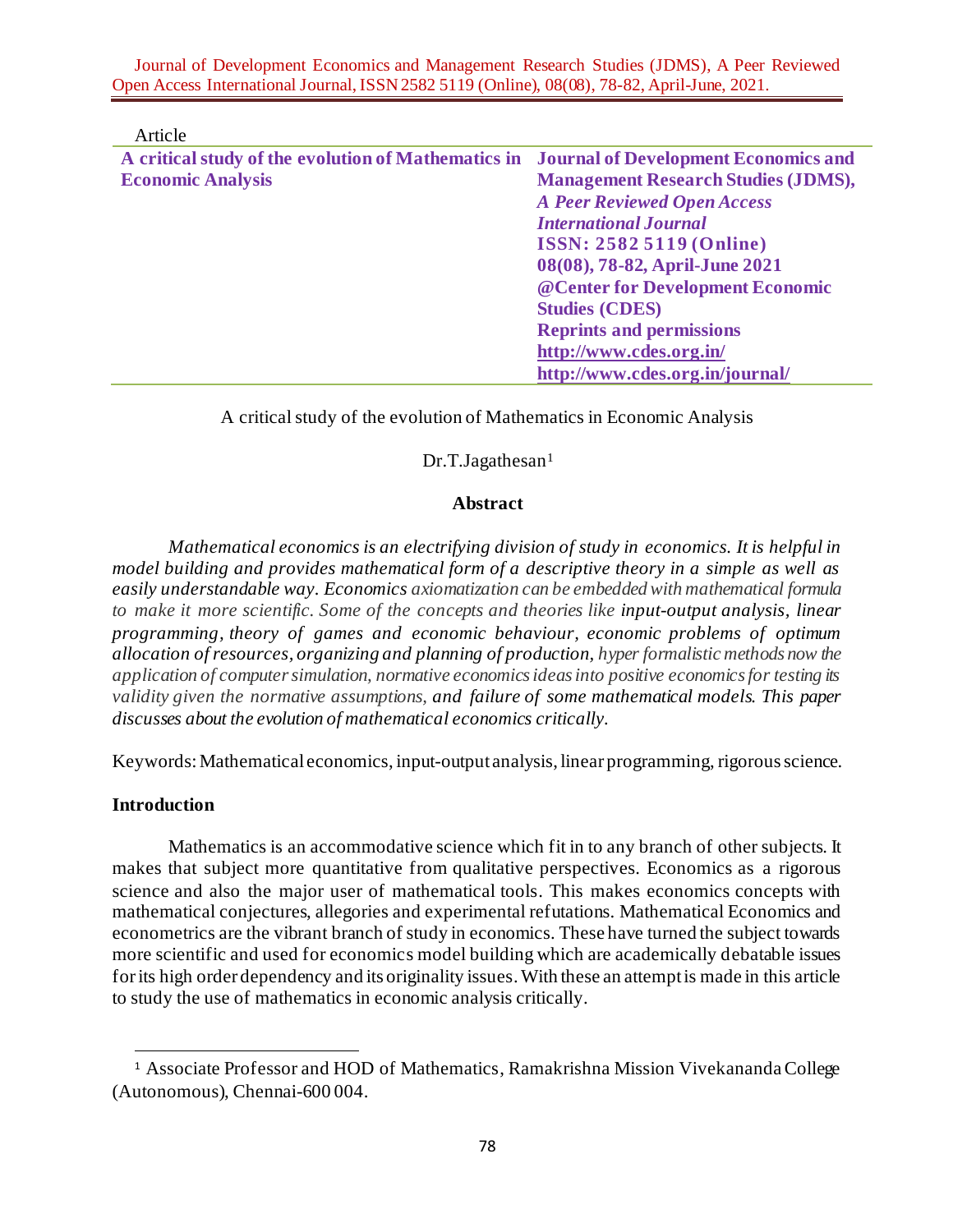#### **Evolution of mathematics in economics**

The mathematical economics, formalism as well as axiomatization is embedded with mathematical usage. Giovanni Ceva wrote about money and used mathematics in his economics analysis, while describing monetary materials he articulated that "every kind of money can be separated as its intrinsic value and external value. Then postulating that, ceteris paribus, the external value of a currency is inversely related to its quantity and external value of money is directly proportional to the population of a country. He proved his first theorem that the external values of two currencies are in compound proportion, made up of the direct proportion of their respective popu1ations and inverse proportion of their quantities" (his essay's title is "De re numaria, quoad fieri potuit geometrice tractata, ad illustrissimos te excellentissimos dominos praesidem quaestoresque huius arciducalis Caesarie magistratus Mantuae".as quoted in R.D. Theocharis,1983).

Adam Smith, David Ricardo, J.S. Mill and other distinguished classical economists have not used mathematics for their popular theories contributed to economics. However, Agustin Cournot, Stanley Jevons, Leon Walras, Neumann and Morgenstern, Debreu and many more economists have used mathematics in their imperative contribution to economics. Cournot (1838) in his book on Mathematical Principles of the Theory of Wealth-ll criticized authors who had written on political economy and stated that "They imagined that the use of symbols and formulas could only lead to numerical calculations, and as it was clearly perceived that the subject was not suited to such a numerical determination of values by means of theory alone, the conclusion was drawn that the mathematical apparatus, if not liable to lead to erroneous results, was at least idle and pedantic. But, those skilled in mathematical analysis know that its object is not simply to calculate numbers, but that is also employed to find the relations between magnitudes which cannot be expressed in numbers and between functions whose law is not capable of algebraic expression".

Schumpeter (1826) opined for origin for mathematical economics, dating from the early 19th Century, Johann Heinrich von Thünen's "Der isolierte Staat in Beziehung auf Landwirtschaft und Nationalökonomie". He gives credit to von Thünen, explaining that spatial economic theory remained a German tradition and completely slipped out from the predominantly Anglo-Saxon main stream economics around 1960. Contrary to this Joseph Bertrand attacked for too much mathematics applications in economic theory. Frances Edgeworth in his "Mathematical Psychics" of 1881, William Stanley Jevons and "The Theory of Political Economy" 1871, Wilfredo Pareto and "Manuel d'économie politique pure" 1874, and Wilhelm Launhardt, with "Mathemaische Begründung der Volkswirtschaftslehre" 1885 have used mathematics in their propositions. Leontief (1942) in hisinput-output analysis and Danzig (1949) linear programming are famous for mathematical treatment of economics. von Neumann and Morgenstern (1944) have applied matrix algebra and game theory.

Marshall was a mathematician and emphasised non-mathematical analysis of economics used mathematical presentations. Evans (1930) in his Mathematical Introduction to Economics applied calculus of variations to economic analysis. Wicksell (1934) was professor of mathematics with doctorate in mathematics has no significant impact in economic analysis. Frank Ramsey (1927) mathematician applied calculus of variations to study the saving behavior and economic optimization. John Maynard Keynes (1972) stated that Ramsey's "I think, one of the most remarkable contributions to mathematical economics ever made ...". Koopmans (1965) poited that Ramsey's contribution was almost totally ignored by economists until 1960's. Edgeworth (1881), Hotelling (1925), Evans (1925) and Roos (1928) are known to be good examples of the efforts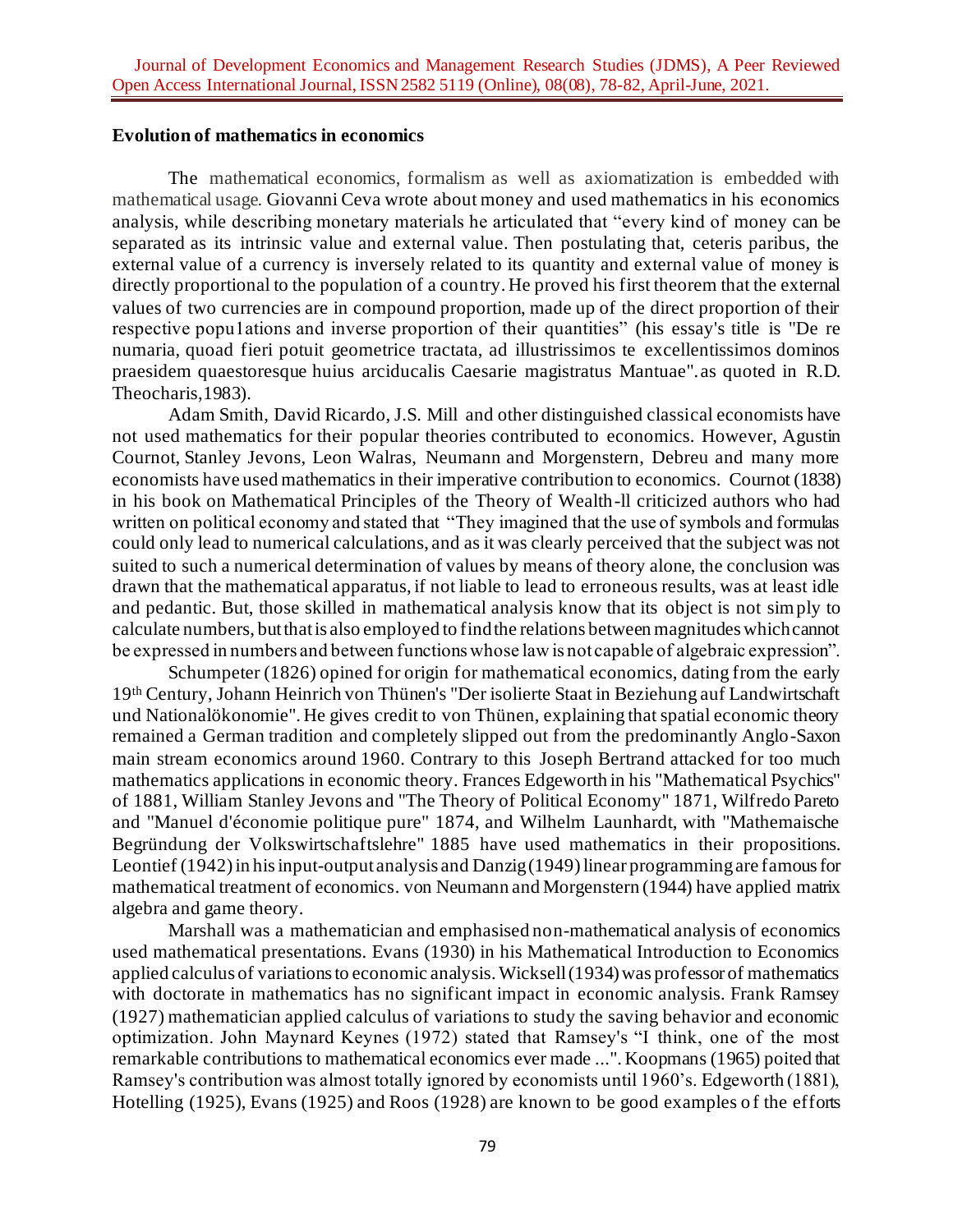made in this direction. Debreu (1986), made a beginning of modern mathematical economics and sets a new level of logical rigor for economic reasoning" by presenting for the first time a new mathematical method for economic analysis. Alchian (1951), Friedman (1953), Hayek (1945), and Georgescu-Roegen (1971) have also approached economics in a different way.

In 1944, John von Neumann and the economist Oskar Morgenstern published their work on The Theory of Games and Economic Behavior which is a landmark contribution in the field. Irving Fisher, Arthur Bowley, and Alfred Cowles of the Cowles Commission for Research in Economics have said in Section I of the Constitution as "the Econometric Society is an international society for the advancement of economic theory in its relation to statistics and mathematics". Keynesian revolutions gave foundation to modern economics and used differential and integral calculus to explain economic occurrences, consequences, and activities elaborately.

Ragnar Frisch in his first editorial to Econometrica (1932) wrote that "Econometrics is by no means the same as economic statistics. Nor it is identical to what we call general economic theory, although a considerable portion of this theory has a definitely quantitative character. Nor should econometrics be taken as synonymous with the application of mathematics to economics. Experience has shown that each of these three viewpoints, that of statistics, economic theory and mathematics, is a necessary, but not by itself a sufficient condition for a real understanding of the quantitative relations in modern economic life. It is the unification of all three that is powerful. And it is this unification that constitutes econometrics".

The first Sveriges Riksbank Prize in Economics was awarded to Ragnar Frisch and Jan Tinbergen in 1969 for "having developed and applied dynamic models for the analysis of economic processes." Leonid Kantorovich, a Russian mathematician, was awarded the Nobel Prize in Economics in 1975 for developing the mathematical theory of linear programming and applying it to economic problems of optimum allocation of resources. Gerard Debreu, a French mathematician, is another example who won the Nobel Prize in Economics in 1983 for his contributions to the general equilibrium analysis. Leonid Kantorovich (1939) on organizing and planning of production and Wassily Leontief (1941) on input-output analysis were so significant that were awarded the Nobel prizes in 1975 and 1973, respectively.

In development economics, apart from the use of hyper formalistic methods now the application of computer simulation, inductive methods etc., are omnipresent. With regard to the analysis of economic issues, positive economics and normative economics play a vital role. Positive economics has testable compositions. We can rephrase normative economics ideas into positive economics for testing its validity given the normative assumptions. In the process, the quantification takes place to make these ideas with more scientific approach. For example, in the circular flow of income, let us assume that the distribution of income is given, here for instance the positive economics analysis states that even when the absolute income increases the income of the rich and the poor remain relatively the same. With regard to normative assumptions for example when we analyse about in one market and its alteration in another market can be ignored. Similarly, share market volatility, foreign exchange oscillations, food security studies, impact evaluation studies etc., positive and normative economics interpretation and rephrasing takes place. In all these paradigms, the use of mathematics is enormous and also make the hypotheses easy and understandable to anyone even to the critics of mathematics.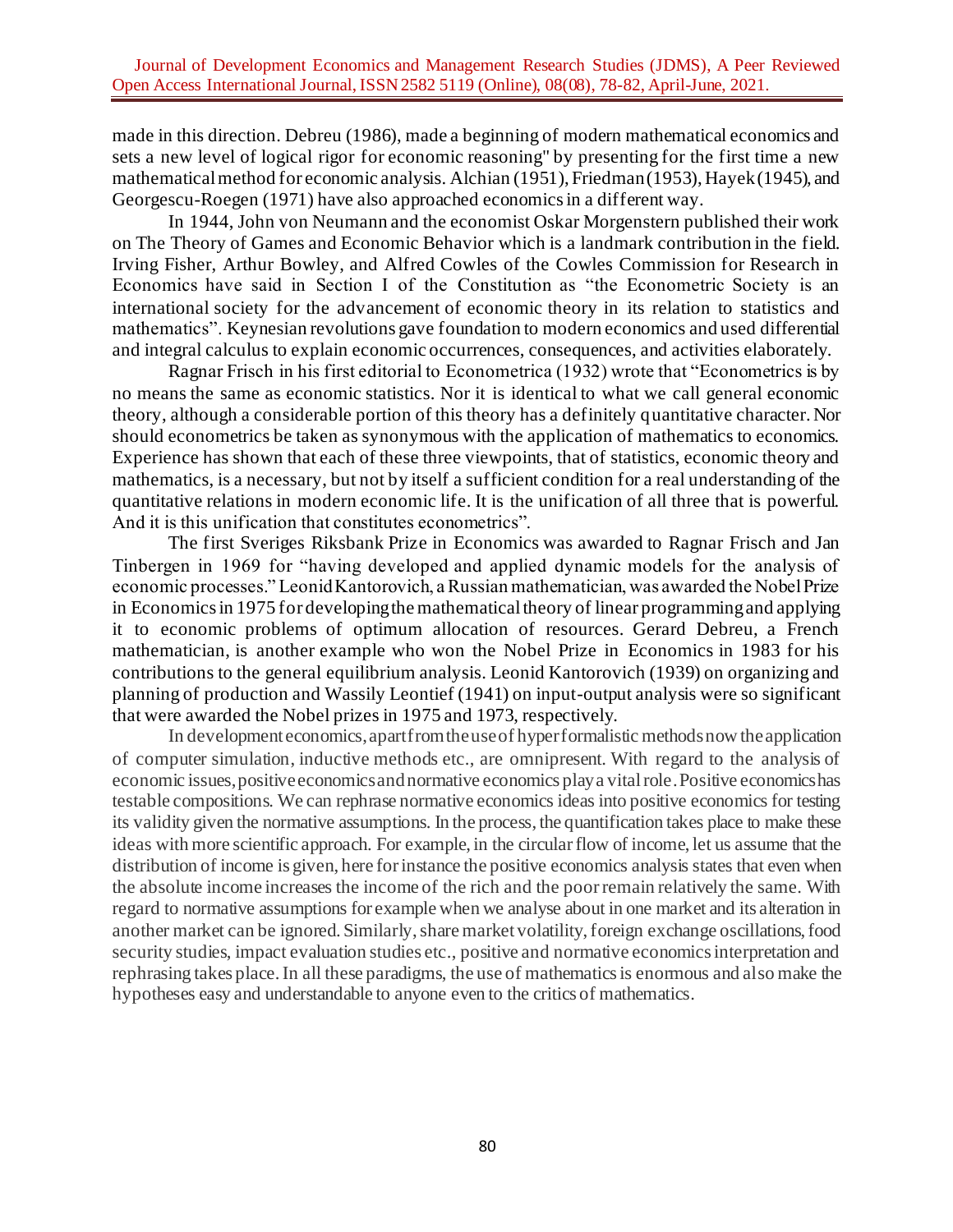## **Conclusion**

Mathematical models used in economics uses empirical data with rules. The mathematics of economics is learningand the development of fractional calculus applications in economics is a new direction which causes revolution in economic theory. Mathematics is helpful in building economic models, but using sophisticated mathematical models is questionable under pretext of the failure of some of the mathematical models in the economic development of countries worldwide. However, the use of mathematics makes the subject more scientific and very easy to understand the rigorous economic theories. The evolution of mathematical economics is spread over more than 300 years experiencing appreciation and criticisms and occupied an important place in the field of science. It has grown like any other imperative disciplines to receive Nobel Prize for many years.

# **References**

- 1. Weintraub, E. (2002). How Economics Became a Mathematical Science. Durham and London: Duke University Press.
- 2. Manuel Buitenhuis (2015). The History of Mathematics in Economics: What we can learn about the crisis, April 30, 2015, https://www.shellsandpebbles.com/2015/04/30/the-historyof-mathematics-in-economics-what-we-can-learn-about-the-crisis/
- 3. Richard van den Berg (2005). At the Origins of Mathematical Economics: The Economics of A. N. Isnard (1748-1803). (ed.). New York: Routledge.
- 4. Blaug, M. (1984). Economic Theory in Retrospect, Fourth Edition, Cambridge University Press, Cambridge.
- 5. Cournot, A. (1877). The Mathematical Principles at the Theory of wealth, New York, The Macmillan Company, p.3.
- 6. Gherity, J. A. (1990). "The International Flow of Mathematical Economics: From Lloyd to Thompson", The Manchester School, Vol. LVIII, No. 2, June, pp.165-172.
- 7. Theocharis, R. D. (1983). Early Developments in Mathematical Economics, Second edition, Porcupine Press, Philadelphia.
- 8. Allen R.G.D. (1956). Mathematical Economics. Macmillan, London [The most comprehensive state of the art advanced textbook on topics in mathematical economics in mid-20th Century].
- 9. Allen R.G.D. (1938). Mathematics for Economists. Macmillan, London [An early textbook on mathematics for economics students].
- 10. Arrow K.J. and Debreu G. (1954). Existence of an equilibrium for a competitive economy. Econometrica.
- 11. Arthur B. (1990). Positive feedbacks in the economy. Scientific American February 92-99.
- 12.Beckmann M.J. (1952). A continuous model of transportation. Econometrica.
- 13.Berck P. and Sydsaeter K. (1991). Economists' Mathematical Manual. Springer, Berlin.
- 14.Bertrand J. (1883). Théorie mathématique de la richesse sociale. Journal des Savants.
- 15.Edgeworth F.Y. (1881), Mathematical Psychics. (reprinted 1967), Kelley, New York.
- 16. Fisher I. (1930). The Theory of Investment, As Determined by Impatience to Spend Income and Opportunity to Invest It. New York.